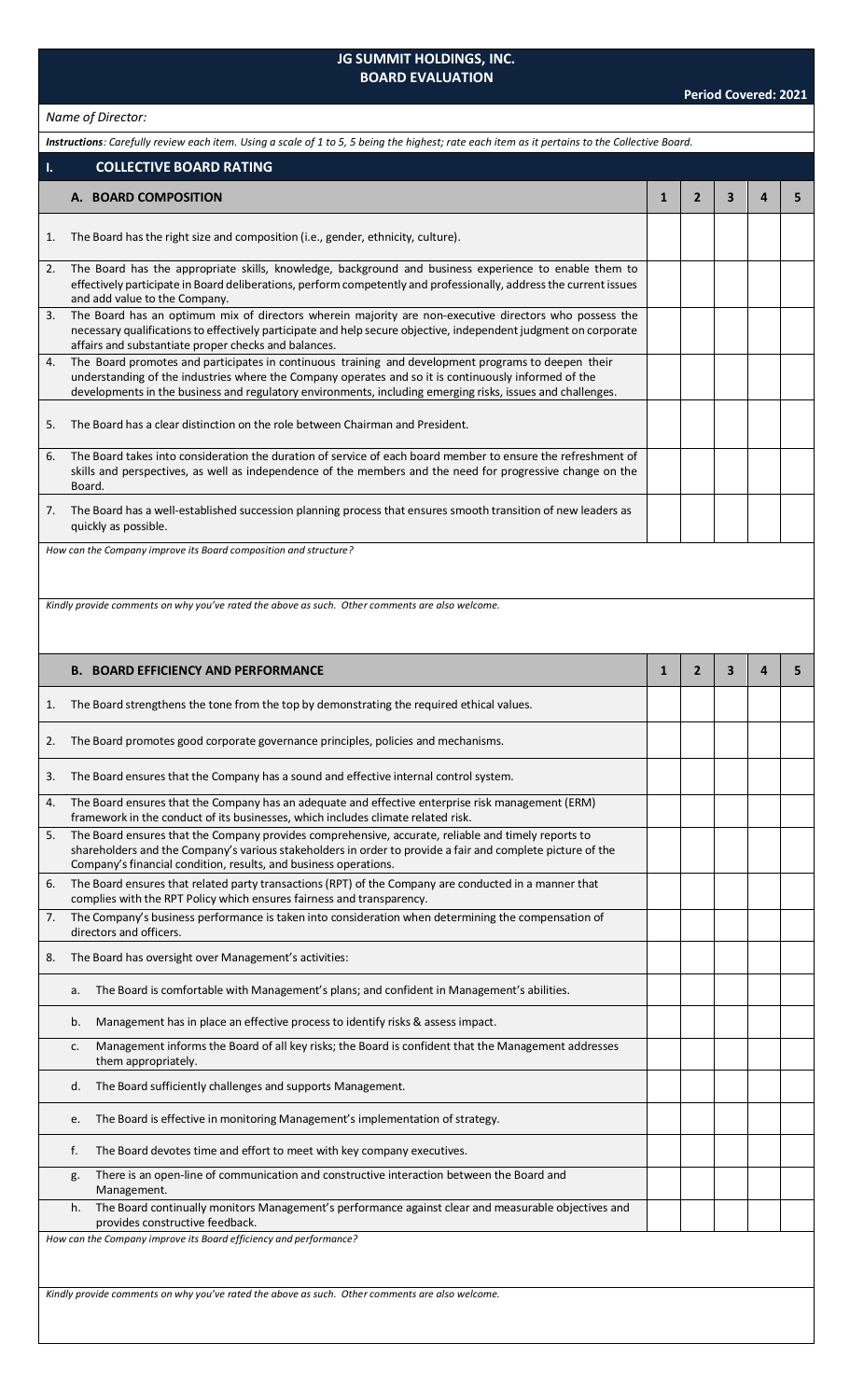| <b>BOARD MEETINGS AND PARTICIPATION</b><br>C.                                                                                                                                                                                   | 1            | 2              | 3                       | 4 | 5 |
|---------------------------------------------------------------------------------------------------------------------------------------------------------------------------------------------------------------------------------|--------------|----------------|-------------------------|---|---|
| Board meetings are held frequently enough to address matters that require Board attention.<br>1.                                                                                                                                |              |                |                         |   |   |
| 2.<br>Board members are provided meeting agendas and supporting materials with sufficient time for advance<br>review.                                                                                                           |              |                |                         |   |   |
| Board members are provided easy and timely access to information or inputs.<br>3.                                                                                                                                               |              |                |                         |   |   |
| The atmosphere in Board meetings encourage open dialogue.<br>4.                                                                                                                                                                 |              |                |                         |   |   |
| 5.<br>Board members make efficient use of the time allocated for each meeting.                                                                                                                                                  |              |                |                         |   |   |
| The Board receives reports/information on industry trends, emerging issues and the business environment to<br>6.<br>address the demands of stakeholder (ex. ESG, digitalization, corporate purpose, human capital and culture). |              |                |                         |   |   |
| What specific topics should be prioritized in Board Meetings in the coming years?                                                                                                                                               |              |                |                         |   |   |
| Kindly provide comments on why you've rated the above as such. Other comments are also welcome.                                                                                                                                 |              |                |                         |   |   |
| <b>BOARD COMMITTEES</b><br>H.                                                                                                                                                                                                   |              |                |                         |   |   |
|                                                                                                                                                                                                                                 |              |                |                         |   |   |
| Instructions: Using a scale of 1 to 5, 5 being the highest; rate each item as it pertains to the Board Committees.                                                                                                              |              |                |                         |   |   |
| Did the following Committees effectively perform their responsibilities during the covered period?                                                                                                                              | $\mathbf{1}$ | $\overline{2}$ | 3                       | 4 | 5 |
| Audit, RPT and Risk Oversight Committee (as individual Committee in January to November 2021)<br>$\circ$                                                                                                                        |              |                |                         |   |   |
| Corporate Governance and Sustainability Committee<br>$\circ$                                                                                                                                                                    |              |                |                         |   |   |
| <b>Board Committee Structure</b>                                                                                                                                                                                                |              |                |                         |   |   |
| Board Committees are the right size and composition relative to their specific board functions.<br>1.                                                                                                                           |              |                |                         |   |   |
| Board Committees adopted are appropriate considering the size and needs of the Company.<br>2.                                                                                                                                   |              |                |                         |   |   |
| Board Committee membership is appropriate to each directors' relevant expertise and strength/s.<br>3.                                                                                                                           |              |                |                         |   |   |
| Board Committees regularly provide reports to the Board on matters that may require Board action.<br>4.                                                                                                                         |              |                |                         |   |   |
| The frequency of Board Committee meetings is enough for the Committees to perform their respective<br>5.<br>functions.                                                                                                          |              |                |                         |   |   |
| Kindly provide comments on why you've rated the above as such. Other comments are also welcome.                                                                                                                                 |              |                |                         |   |   |
|                                                                                                                                                                                                                                 |              |                |                         |   |   |
| <b>INDIVIDUAL DIRECTOR'S SELF-RATING</b><br>III.                                                                                                                                                                                |              |                |                         |   |   |
| Instructions: Carefully review each item. Using a scale of 1 to 5, 5 being the highest; rate your individual performance as a board member.                                                                                     |              |                |                         |   |   |
|                                                                                                                                                                                                                                 | $\mathbf{1}$ | $\mathbf{2}$   | $\overline{\mathbf{3}}$ | 4 | 5 |
| INDEPENDENCE. Were you able to exercise independent judgment, and in effect, view each problem/situation<br>1.<br>objectively?                                                                                                  |              |                |                         |   |   |
| PARTICIPATION. Were you able to actively participate in Board/Board Committee discussions, and advise,<br>2.<br>counsel and contribute to the Company's plans and strategies?                                                   |              |                |                         |   |   |
| EXPERTISE. Were you able to draw from knowledge and experience to advise on strategy, business plans and<br>3.<br>key issues?                                                                                                   |              |                |                         |   |   |
| CHARACTER. Were you able to conduct yourself in a manner characterized by transparency, accountability,<br>4.<br>integrity, and fairness, being fully aware that the office of a director is one of trust and confidence?       |              |                |                         |   |   |
| FIDUCIARY DUTY. Were you able to consider the long-term success of the Company, its sustained<br>5.<br>competitiveness and profitability, its best interests and those of its shareholders and various stakeholders?            |              |                |                         |   |   |
| INNOVATION. Do you seek to find ways to continuously improve the efficiency and effectiveness of the Board or<br>6.<br>any Committee that you are a member of?                                                                  |              |                |                         |   |   |
| How can the Company assist you in the performance of your duties and responsibilities as a member of the Board?                                                                                                                 |              |                |                         |   |   |
|                                                                                                                                                                                                                                 |              |                |                         |   |   |
| Kindly provide comments on why you've rated the above as such. Other comments are also welcome.                                                                                                                                 |              |                |                         |   |   |
|                                                                                                                                                                                                                                 |              |                |                         |   |   |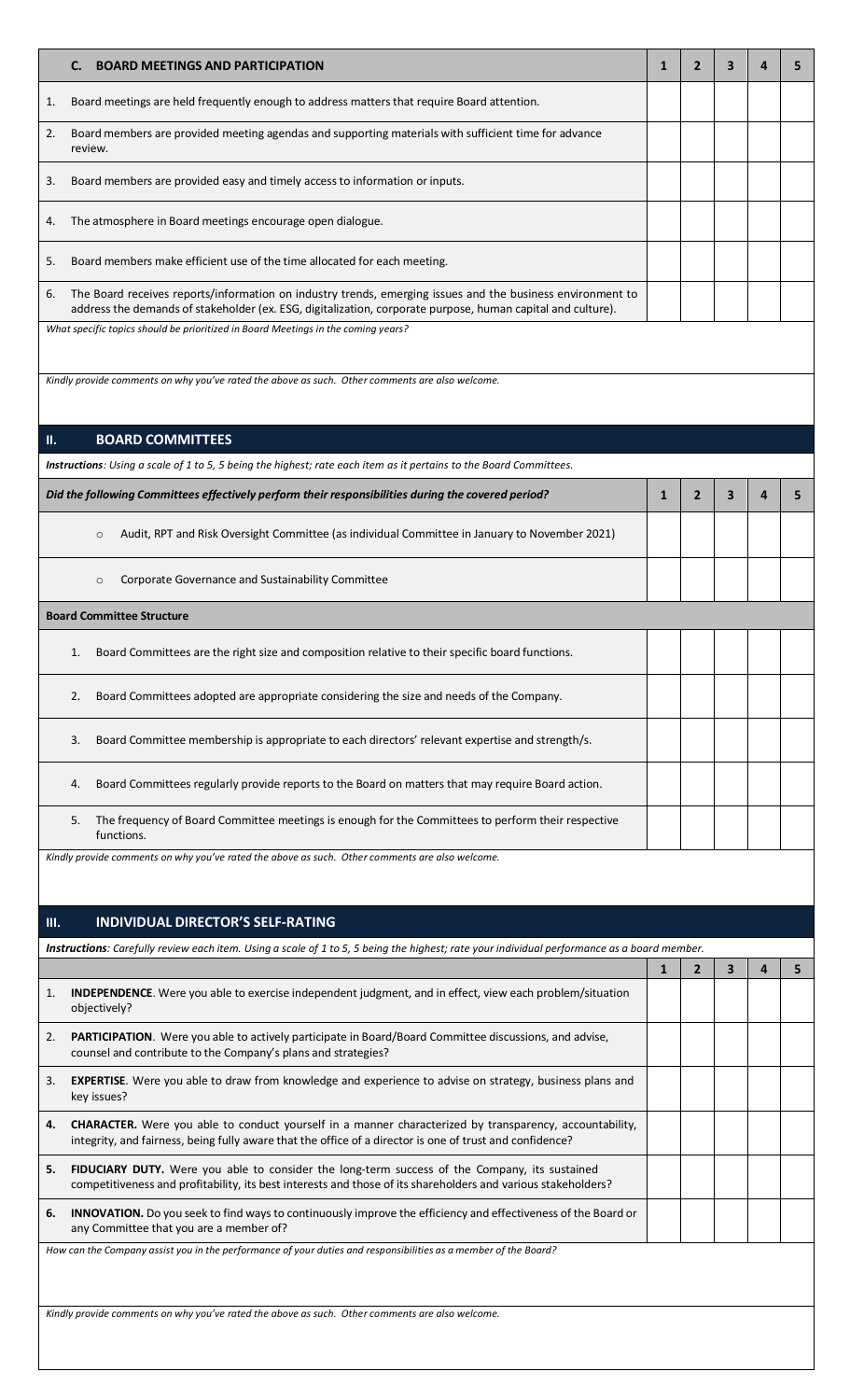| IV. | <b>OFFICERS' RATING</b>                                                                                                                                                                                                                                                                                                                |              |                |   |   |                |
|-----|----------------------------------------------------------------------------------------------------------------------------------------------------------------------------------------------------------------------------------------------------------------------------------------------------------------------------------------|--------------|----------------|---|---|----------------|
|     | <b>Instructions</b> : Carefully review each item. Using a scale of 1 to 5, 5 being the highest; rate the performance of the respective officers.                                                                                                                                                                                       |              |                |   |   |                |
|     | <b>CHAIRMAN - MR. JAMES L. GO</b>                                                                                                                                                                                                                                                                                                      | $\mathbf{1}$ | $\mathbf{2}$   | 3 | 4 | 5              |
| 1.  | LEADERSHIP. Does the Chairman adequately lead the Board of Directors towards the attainment of its goals and<br>strategic objectives?                                                                                                                                                                                                  |              |                |   |   |                |
| 2.  | INTEGRITY. Does the Chairman exemplify honor in all his undertakings, make sound judgements, and uphold the<br>principle of doing the right thing because it is the right thing to do, even when no one else is watching?                                                                                                              |              |                |   |   |                |
| 3.  | DILIGENCE. Does the Chairman devote sufficient and productive time and effort to the management of the<br>Company's Board related functions?                                                                                                                                                                                           |              |                |   |   |                |
| 4.  | <b>CORPORATE GOVERNANCE.</b> Does the Chairman act in the best interest of the Company, its shareholders and<br>other stakeholders, in a manner characterized by transparency, accountability and fairness?                                                                                                                            |              |                |   |   |                |
| 5.  | <b>ENTREPRENEURIAL MINDSET.</b> Does the Chairman strive for growth and demonstrate a resilient, passionate and<br>agile mindset in guiding the Board of Directors towards the achievement of the Company's goals and objectives?                                                                                                      |              |                |   |   |                |
|     | 6. STEWARDSHIP. Does the Chairman lead the Board to develop long-term objectives and effective business<br>strategies; anticipate current and emerging trends; and make sure that the President/CEO manages the<br>Company's resources well?                                                                                           |              |                |   |   |                |
|     | Kindly provide comments on why you've rated the above as such. Other comments are also welcome.                                                                                                                                                                                                                                        |              |                |   |   |                |
|     | <b>PRESIDENT AND CHIEF EXECUTIVE OFFICER - MR. LANCE Y. GOKONGWEI</b>                                                                                                                                                                                                                                                                  | $\mathbf{1}$ | $\overline{2}$ | 3 | 4 | 5 <sub>1</sub> |
| 1.  | LEADERSHIP. Is the President/CEO leading the Company towards the attainment of its vision and mission and<br>strategic objectives?                                                                                                                                                                                                     |              |                |   |   |                |
| 2.  | INTEGRITY. Does the President/CEO exemplify honor in all his undertakings, make sound judgements, and uphold<br>the principle of doing the right thing because it is the right thing to do, even when no one else is watching?                                                                                                         |              |                |   |   |                |
| 3.  | DILIGENCE. Does the President/CEO devote sufficient and productive time and effort to the management of the<br>day-to-day affairs of the Company?                                                                                                                                                                                      |              |                |   |   |                |
| 4.  | <b>CORPORATE GOVERNANCE.</b> Does the President/CEO act in the best interest of the Company, its shareholders<br>and other stakeholders, in a manner characterized by transparency, accountability and fairness?                                                                                                                       |              |                |   |   |                |
| 5.  | ENTREPRENEURIAL MINDSET. Does the President/CEO strive for growth and demonstrate a resilient, passionate<br>and agile mindset in guiding the Company towards the achievement of its goals and objectives?                                                                                                                             |              |                |   |   |                |
| 6.  | STEWARDSHIP. Does the President/CEO develop long-term objectives and effective business strategies;<br>anticipate current and emerging trends; and make sure that the Company's resources are managed well?                                                                                                                            |              |                |   |   |                |
|     | Kindly provide comments on why you've rated the above as such. Other comments are also welcome.                                                                                                                                                                                                                                        |              |                |   |   |                |
|     | Did the following officers effectively perform their roles during the covered period?                                                                                                                                                                                                                                                  | 1            | $\overline{2}$ | 3 | 4 | 5              |
| 1.  | Corporate Secretary - Atty. Ma. Celia F. Estavillo                                                                                                                                                                                                                                                                                     |              |                |   |   |                |
| а.  | The Corporate Secretary effectively assists the Board and the Board Committees in the conduct of their<br>meetings, including the preparation of the annual board calendar, and setting agendas for those meetings.                                                                                                                    |              |                |   |   |                |
|     | b. The Corporate Secretary is well versed on relevant laws, regulations, all governance issuances, relevant industry<br>developments and operations of the corporation, and advises the Board and the Chairman on all relevant issues<br>as they arise.                                                                                |              |                |   |   |                |
| c.  | The Corporate Secretary advises on the establishment of board committees and their terms of reference.                                                                                                                                                                                                                                 |              |                |   |   |                |
| d.  | The Corporate Secretary informs members of the Board, in accordance with the By-laws, of the agenda of their<br>meetings at least five working days in advance, and ensures that the members have before them accurate<br>information that will enable them to arrive at intelligent decisions on matters that require their approval. |              |                |   |   |                |
| 2.  | Chief Audit Executive - Ms. Rya Aissa S. Agustin                                                                                                                                                                                                                                                                                       |              |                |   |   |                |
| a.  | The Chief Audit Executive effectively reviews the Company's Audit Charter and, if necessary, presents<br>improvements to the Board Audit Committee for discussion and approval.                                                                                                                                                        |              |                |   |   |                |
| b.  | The Chief Audit Executive determines and conducts audits that are in the regular course of business and those<br>that are unusual or subject to a conflict of interest.                                                                                                                                                                |              |                |   |   |                |
|     | c. The Chief Audit Executive ensures monitoring and evaluating the adequacy and effectiveness of the Company's<br>internal control system to increase efficiency and mitigate potential risks, and thereafter recommends to the<br>Board Audit Committee for approval.                                                                 |              |                |   |   |                |